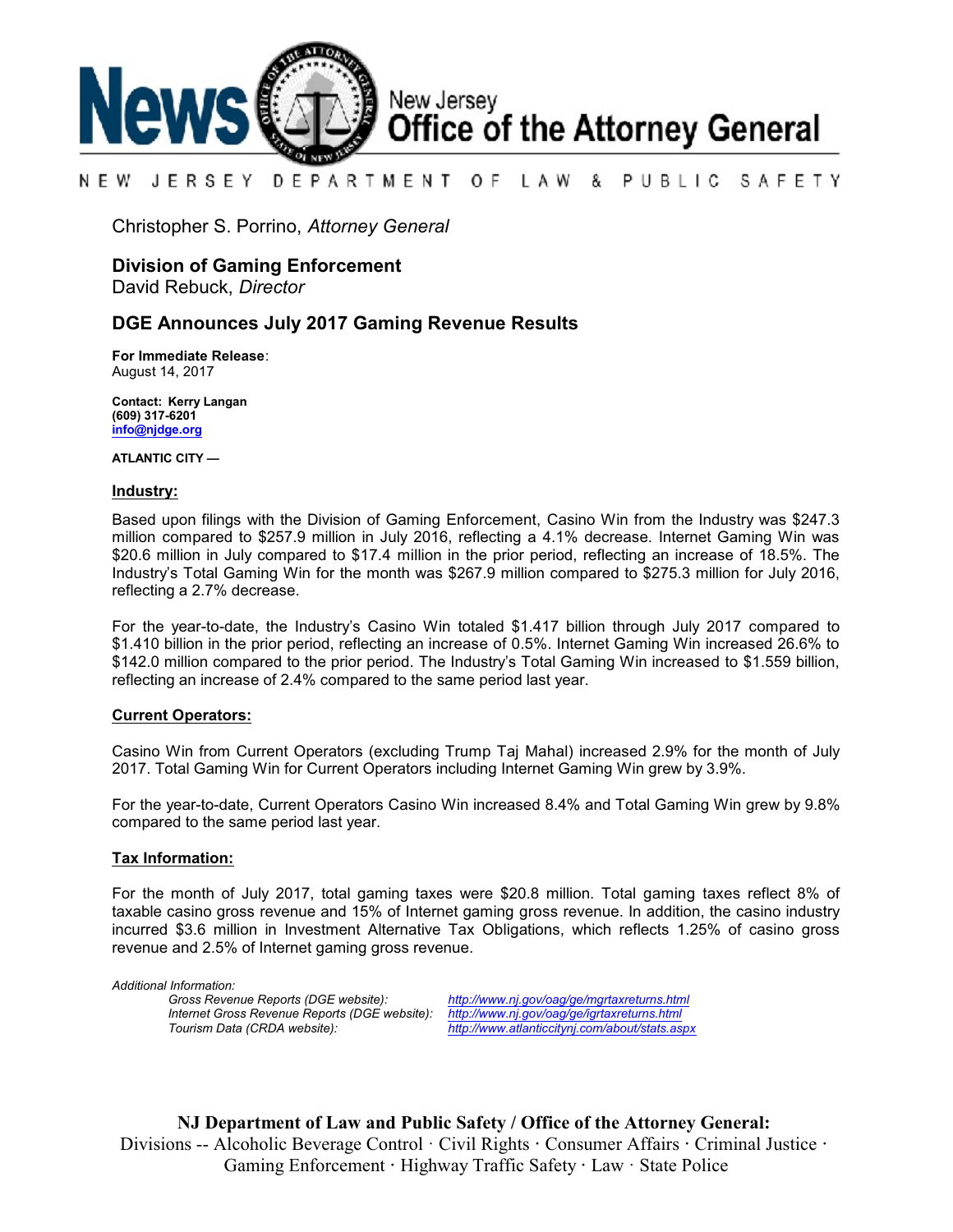## **JULY 2017 STATISTICS**

Increase (Decrease)<br>\$

# *GAMING WIN INFORMATION* <u>July</u> 2017 2017 2016 2016 2016 2019 2019 Slot Machine Win **5 178,669,805** \$ 182,212,034 \$ (3,542,229) (1.9)<br>Table Game Win 68.597.337 75.703.348 (7.106.011) (9.4) Table Game Win <u>\_\_\_\_\_\_68,597,337 75,703,348 (7,106,011)</u> (9.4) Casino Win <u> 247,267,142 257,915,382 (10,648,240)</u> (4.1)

| Peer-to-Peer                  | 2,008,124           | 2,012,105         | (3,981)           | (0.2) |
|-------------------------------|---------------------|-------------------|-------------------|-------|
| <b>Other Authorized Games</b> | 18,577,418          | 15,356,879        | 3,220,539         | 21.0  |
| Internet Gaming Win           | 20,585,542          | 17,368,984        | 3,216,558         | 18.5  |
| <b>Total Gaming Win</b>       | 267,852,684         | 275,284,366       | (7, 431, 682)     | (2.7) |
| Less: Trump Taj Mahal (a)     |                     | 17,548,056        | (17, 548, 056)    | n/a   |
| Total: Current Operators (b)  | 267,852,684         | 257,736,310<br>\$ | 10,116,374        | 3.9   |
| <b>July YTD</b>               |                     |                   |                   |       |
| Slot Machine Win              | \$<br>1,000,386,296 | \$1,003,093,869   | \$<br>(2,707,573) | (0.3) |
| Table Game Win                | 416,172,834         | 406,570,274       | 9,602,560         | 2.4   |
| Casino Win                    | 1,416,559,130       | 1,409,664,143     | 6,894,987         | 0.5   |
| Peer-to-Peer                  | 14,593,847          | 15,746,339        | (1, 152, 492)     | (7.3) |
| <b>Other Authorized Games</b> | 127,405,987         | 96,438,877        | 30,967,110        | 32.1  |
| Internet Gaming Win           | 141,999,834         | 112,185,216       | 29,814,618        | 26.6  |
| <b>Total Gaming Win</b>       | 1,558,558,964       | 1,521,849,359     | 36,709,605        | 2.4   |
| Less: Trump Taj Mahal (a)     |                     | 102,728,329       | (102,728,329)     | n/a   |
| Total: Current Operators (b)  | 1,558,558,964<br>\$ | \$1,419,121,030   | 139,437,934       | 9.8   |

### *GROSS REVENUE TAX AND CRDA OBLIGATIONS*

|                  | Total<br>Gaming Taxes (c) | Total IAT<br>Obligations (d) |            |  |  |  |
|------------------|---------------------------|------------------------------|------------|--|--|--|
| <b>July 2017</b> | \$<br>20,768,606          | \$                           | 3,606,337  |  |  |  |
| YTD July 2017    | \$<br>124,161,088         | \$                           | 21,260,176 |  |  |  |

(a) Discontinued Operators reflects ceased operators that did not report win during the last day of the current month. Trump Taj Mahal discontinued operations on October 10, 2016.

(b) Current Operators reflects active operators reporting win during the last day of the current month.

(c) Total Gaming Taxes reflect 8% of taxable casino gross revenue and 15% of Internet gaming gross revenue. Taxable casino gross revenue reflects casino gross revenue less the deduction for eligible promotional gaming credits. Gross Revenue is not Win, is unaudited, and subject to adjustment. Year-to-Date Gross Revenue amount includes any amendments received since the prior monthly press release.

(d) Total IAT Obligations reflect 1.25% of casino gross revenue and 2.5% of Internet gaming gross revenue.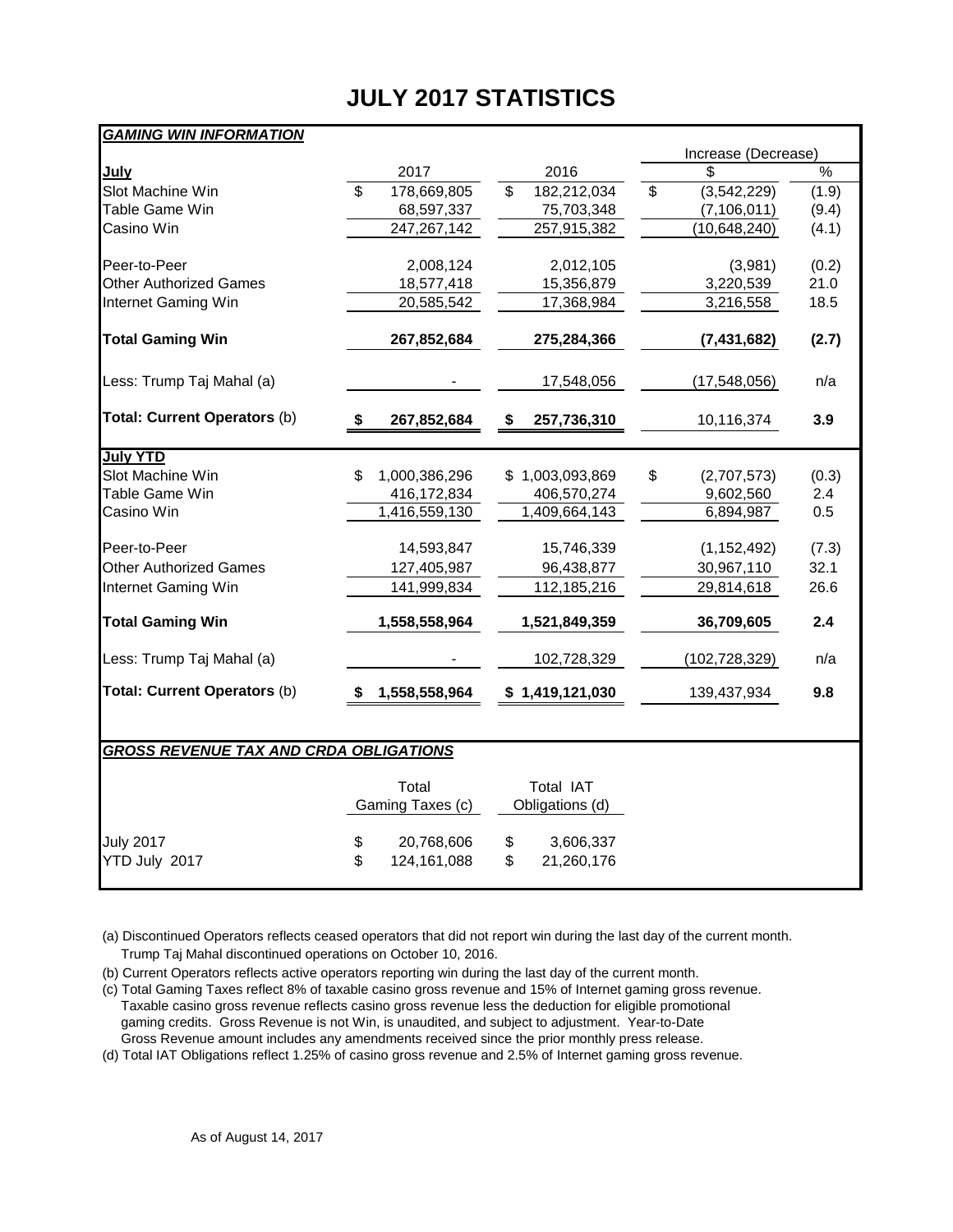### **THE ATLANTIC CITY CASINO INDUSTRY MONTHLY WIN COMPARISON FOR THE MONTH ENDED JULY 2017 VERSUS 2016**

|                              | <b>CASINO WIN</b> |               |    | <b>INCREASE</b><br>(DECREASE) |                                    | <b>INTERNET GAMING WIN</b> |                |                          |    |                          | <b>INCREASE</b><br>(DECREASE) |               | <b>TOTAL GAMING WIN</b> | <b>INCREASE</b><br>(DECREASE) |                   |               |
|------------------------------|-------------------|---------------|----|-------------------------------|------------------------------------|----------------------------|----------------|--------------------------|----|--------------------------|-------------------------------|---------------|-------------------------|-------------------------------|-------------------|---------------|
|                              |                   | 2017          |    | 2016                          | $\mathbf{0}_{\mathbf{0}}^{\prime}$ |                            |                | 2017                     |    | 2016                     |                               | $\frac{0}{0}$ |                         | 2017                          | 2016              | $\frac{6}{6}$ |
| <b>Bally's AC</b>            | \$                | 22,826,442    | \$ | 21,686,286                    |                                    | 5.3                        | $\mathfrak{F}$ | $\overline{\phantom{a}}$ | \$ |                          |                               | n/a           | \$.                     | 22,826,442                    | \$<br>21,686,286  | 5.3           |
| <b>B</b> orgata              |                   | 76,340,889    |    | 80,827,466                    |                                    | (5.6)                      |                | 3,785,826                |    | 3,971,138                |                               | (4.7)         |                         | 80,126,715                    | 84,798,604        | (5.5)         |
| Caesars                      |                   | 32,740,178    |    | 31,225,872                    |                                    | 4.8                        |                |                          |    |                          |                               | n/a           |                         | 32,740,178                    | 31,225,872        | 4.8           |
| Caesars Interactive NJ       |                   |               |    |                               |                                    | n/a                        |                | 3,213,194                |    | 3,395,666                |                               | (5.4)         |                         | 3,213,194                     | 3,395,666         | (5.4)         |
| Golden Nugget                |                   | 20,800,487    |    | 21,346,134                    |                                    | (2.6)                      |                | 6,249,752                |    | 3,706,991                |                               | 68.6          |                         | 27,050,239                    | 25,053,125        | 8.0           |
| Harrah's                     |                   | 36,613,337    |    | 34, 207, 563                  |                                    | 7.0                        |                |                          |    |                          |                               | n/a           |                         | 36,613,337                    | 34, 207, 563      | 7.0           |
| Resorts                      |                   | 20,445,557    |    | 17,871,689                    |                                    | 14.4                       |                |                          |    | $\overline{\phantom{a}}$ |                               | n/a           |                         | 20,445,557                    | 17,871,689        | 14.4          |
| <b>Resorts Digital</b>       |                   |               |    |                               |                                    | n/a                        |                | 3,750,529                |    | 3,052,298                |                               | 22.9          |                         | 3,750,529                     | 3,052,298         | 22.9          |
| Tropicana                    |                   | 37,500,252    |    | 33,202,316                    |                                    | 12.9                       |                | 3,586,241                |    | 3,242,891                |                               | 10.6          |                         | 41,086,493                    | 36,445,207        | 12.7          |
| Total: Current Operators (a) |                   | 247, 267, 142 |    | 240, 367, 326                 |                                    | 2.9                        |                | 20,585,542               |    | \$17,368,984             |                               | 18.5          | \$                      | 267,852,684                   | \$257,736,310     | 3.9           |
| Trump Taj Mahal (b)          |                   | $\sim$        |    | 17,548,056                    |                                    | n/a                        |                |                          |    |                          |                               | n/a           |                         |                               | 17,548,056        | n/a           |
| <b>Total: Industry</b>       |                   | 247, 267, 142 |    | 257,915,382                   |                                    | (4.1)                      |                | 20,585,542               | \$ | 17,368,984               |                               | 18.5          |                         | 267,852,684                   | \$<br>275,284,366 | (2.7)         |

(a) Current Operators reflect licensees reporting win during the entire current month.

(b) Discontinued Operators reflects ceased operators that did not report win during the last day of the current month.Trump Taj Mahal discontinued operations on October 10, 2016.